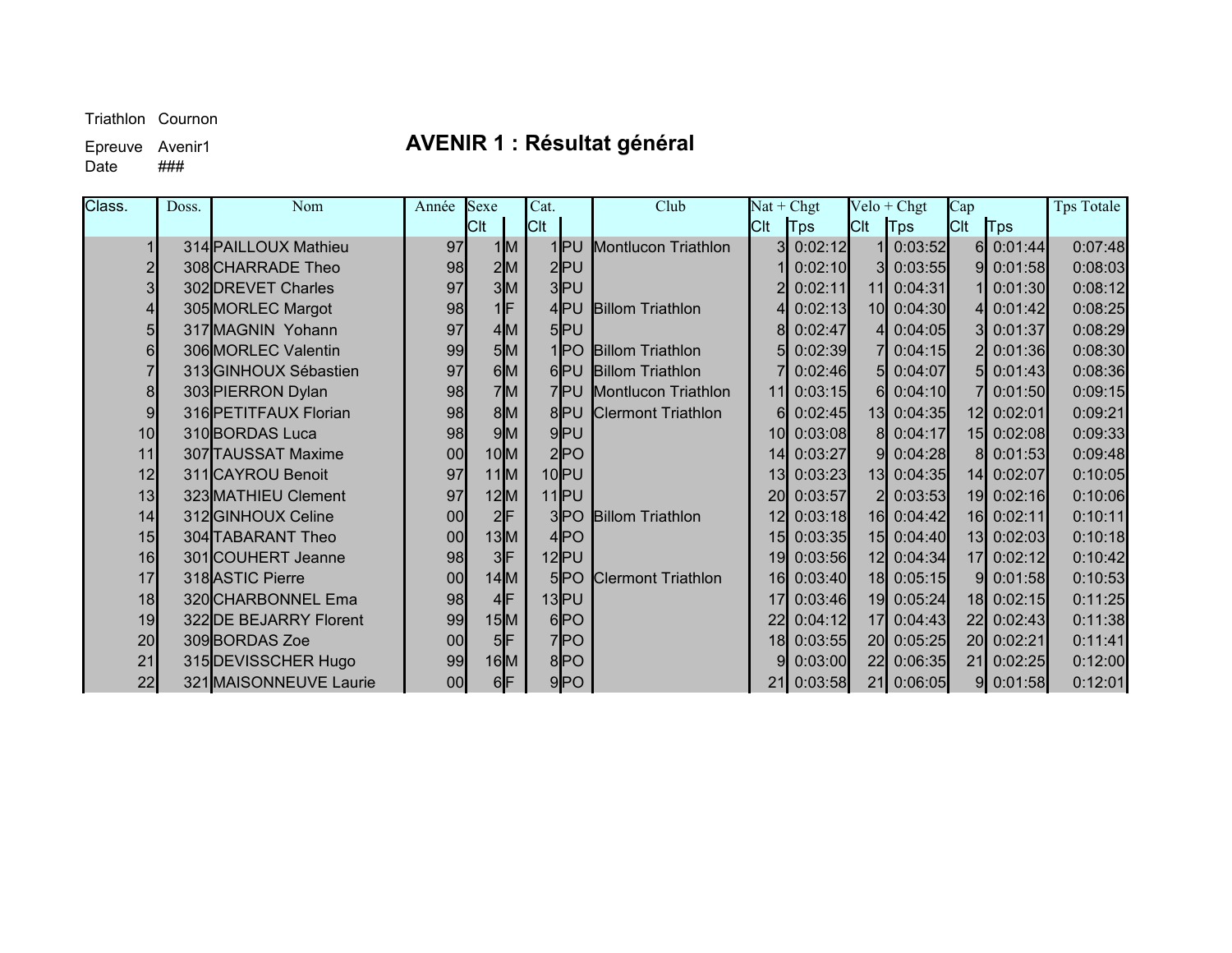#### TriathlcCournon

Epreuv Avenir2

### Date ### **Avenir 2 : Classement général**

| Class.          | Doss. | Nom                     | Année Sexe |             | Cat.    |           | Club                          | $Nat + Chgt$ |             |             | $Velo + Chgt$ | $\log$                            |             | <b>Tps Totale</b> |
|-----------------|-------|-------------------------|------------|-------------|---------|-----------|-------------------------------|--------------|-------------|-------------|---------------|-----------------------------------|-------------|-------------------|
|                 |       |                         |            | <b>ICIt</b> | $ $ Clt |           |                               | CIt   Tps    |             | <b>C</b> lt | $ T_{DS} $    | C <sub>It</sub>   T <sub>ps</sub> |             |                   |
|                 |       | 338 HARMONIC Hugo       | 95         | 1 M         |         |           | 1BE Montlucon Triathlon       | 11           | 0:04:32     |             | 1 0:06:44     |                                   | 5 0:05:30   | 0:16:46           |
|                 |       | 337 TAUSSAT Jeremie     | 95         | 2M          |         |           | 2BE Clermont Triathlon        |              | 3 0:04:51   |             | 3 0:07:09     |                                   | $6$ 0:05:36 | 0:17:36           |
|                 |       | 344 DUCHAMPT Jean       | 96         | 3M          |         | $3$ $BE$  |                               | 21           | 0:04:37     |             | 11 0:08:21    |                                   | 110:04:56   | 0:17:54           |
|                 |       | 331 MESSELET Samuel     | 95         | 4M          |         |           | 4BE Triathlon 12              |              | 0:05:33     |             | 2 0:07:05     |                                   | 3 0:05:20   | 0:17:58           |
| 51              |       | 341 RICHIOUD Clement    | 96         | 5M          |         |           | <b>5BE Billom Triathlon</b>   | 61           | 0:05:29     |             | 5 0:07:19     |                                   | 2 0:05:18   | 0:18:06           |
| 61              |       | 335 TOURETTE Arnaud     | 95         | 6M          |         |           | 6BE Montlucon Triathlon       |              | $5$ 0:05:22 |             | 4 0:07:12     |                                   | 7 0:05:43   | 0:18:17           |
|                 |       | 340LESCURE Julien       | 95         | 7M          |         |           | 7BE Billom Triathlon          |              | 910:05:56   |             | 10 0:07:54    |                                   | 4 0:05:25   | 0:19:15           |
| 81              |       | 336 ASTIC Thomas        | 96         | 8M          |         |           | <b>8BE Clermont Triathlon</b> |              | 8 0:05:40   |             | $6$ 0:07:26   |                                   | 10 0:06:32  | 0:19:38           |
| 9 <sub>l</sub>  |       | 339 VALLE Laurine       | 95         | $1$ F       |         |           | 9BE Vichy Triathlon           |              | 11 0:06:19  |             | 7 0:07:29     |                                   | 8 0:05:51   | 0:19:39           |
| 10 <sup>l</sup> |       | 342 MAISONNEUVE Clement | 96         | 9M          |         | $10$ BE   |                               |              | 10 0:06:14  |             | 8 0:07:43     |                                   | 910:05:56   | 0:19:53           |
| 11              |       | 332RIOUX Louise         | 95         | 2 F         |         | $11$ BE   |                               |              | 0:05:14     |             | 12 0:08:45    |                                   | 11 0:07:11  | 0:21:10           |
| 12 <sup>l</sup> |       | 343 TOURNEMINE Felix    | 96         | $10$ M      |         |           | 12BE Billom Triathlon         |              | 12 0:06:35  |             | 90:07:47      |                                   | 12 0:07:34  | 0:21:56           |
| 13 <sub>l</sub> |       | 334 BARGE Sacha         | 95         | $11$ M      |         | $13$ $BE$ |                               |              | 13 0:10:33  |             | 13 0:10:13    |                                   | 13 0:08:26  | 0:29:12           |
| <b>ABD</b>      |       | 345 BAILLY Clement      | 95         | IM          |         |           | <b>BE VCCA</b>                |              |             |             |               |                                   |             |                   |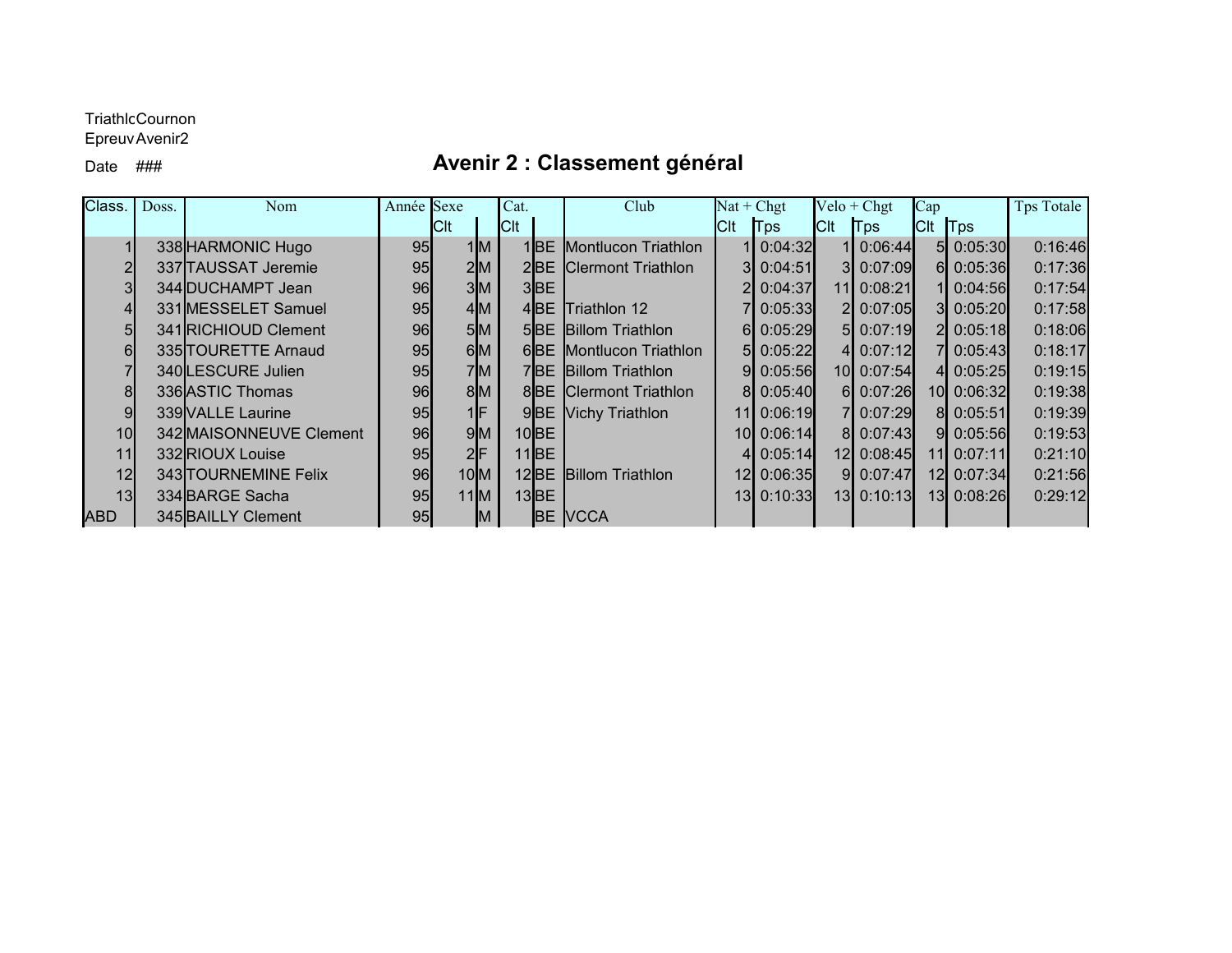# Epreuve Duathlon **DUATHLON : Classement général**

 $\overline{$ } Date

| Class. | Doss. | Nom                     | Année Sexe |             | Cat.       | Club                    | Cap1    |             |             | Velo+2Chgt  | Cap2        |             | Tps Totale |
|--------|-------|-------------------------|------------|-------------|------------|-------------------------|---------|-------------|-------------|-------------|-------------|-------------|------------|
|        |       |                         |            | <b>C</b> lt | <b>Cit</b> |                         | $ $ Clt | <b>Tps</b>  | <b>C</b> lt | Tps         | $Clt$   Tps |             |            |
|        |       | 4 GRANIER Thierry       | 74         | 1 M         |            | 1SE Billom Triathlon    |         | 0:14:44     |             | 2 0:42:19   |             | $1$ 0:12:10 | 1:09:13    |
|        |       | 24 SEPCHAT Denis        | 73         | 2 M         |            | 2SE Vitrolles Triathlon |         | 0:16:31     |             | 0:42:12     |             | 4 $0:13:10$ | 1:11:53    |
| 3      |       | 5TAUSSAT Serge          | 66         | 3 M         |            | 1VE Clermont Triathlon  |         | 5 0:16:32   |             | 3 0:42:27   |             | 3 0:13:08   | 1:12:07    |
| 4      |       | 20 MOUSSOURS Nicolas    | 78         | 4M          |            | 3SE Vichy Triathlon     |         | 0:15:46     |             | 0:44:29     |             | 2 0:12:45   | 1:13:00    |
| 5      |       | 15 CHANTELAUZE Stephane | 71         | 5M          |            | 4SE Copains Ambert      | 31      | 0:16:27     | 71          | 0:45:25     |             | $5$ 0:13:12 | 1:15:04    |
| 6      |       | 14 SABATE Aymeric       | 84         | 6M          |            | 5SE Montlucon Triathlon |         | $6$ 0:16:33 |             | $5$ 0:45:02 |             | 7 0:14:21   | 1:15:56    |
|        |       | 3CORNET Gilles          | 67         | 7M          |            | 2VE Langogne Triathlon  |         | 0:17:14     |             | $6$ 0:45:04 |             | 6 0:14:09   | 1:16:27    |
| 8      |       | 1 <b>BERLIER Pierre</b> | 51         | 8M          |            | 3 VE ASMSE Tri 42       | 81      | 0:18:37     |             | 8 0:47:21   |             | 8 0:15:00   | 1:20:58    |
| 9      |       | 16 MAYET Valentin       | 92         | 9M          | 1 CA       |                         |         | $9$ 0:19:08 |             | $9$ 0:51:48 |             | 10 0:17:08  | 1:28:04    |
| 10     |       | 19BOUCHERIE Thierry     | 62         | 10 M        |            | 6SE CCA                 |         | 12 0:22:05  |             | 10 0:54:10  |             | 13 0:19:30  | 1:35:45    |
| 11     |       | 22 LECALVEZ Christelle  | 77         | $1$ F       |            | 7SE Puissance 3 Cournon |         | 13 0:22:23  |             | 11 0:54:32  |             | 12 0:19:27  | 1:36:22    |
| 12     |       | 17LAHOUZE Patrick       | 80         | $11$ M      | 8SE        |                         |         | 10 0:19:37  | 13          | 1:00:54     |             | $9$ 0:16:25 | 1:36:56    |
| 13     |       | 18JAFFEUX Jerome        | <b>76</b>  | 12M         | $9$ SE     |                         |         | 11 0:20:57  |             | 12 0:58:33  |             | 11 0:19:17  | 1:38:47    |
|        |       |                         |            |             |            |                         |         |             |             |             |             |             |            |
|        |       |                         |            |             |            |                         |         |             |             |             |             |             |            |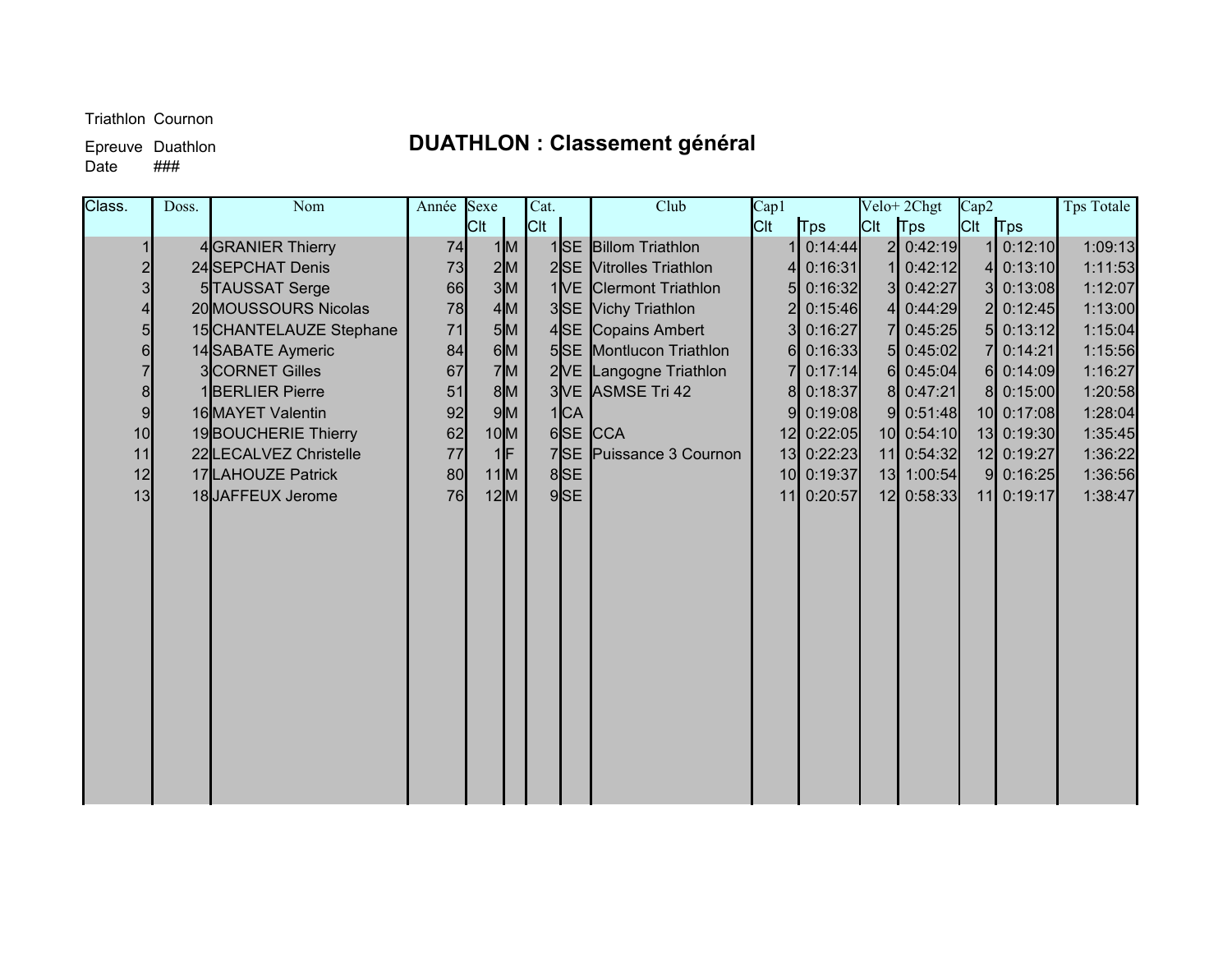#### $\overline{$ } Date

# Epreuve Duathlon **RELAIS : Classement général**

| Class. | Doss. | Nom                                 | Année Sexe |            |                        | Cat.        |                 | Club | Cap1 |                 |             | $Velo + 2Chgt$ | Cap2 |                | Tps Totale |
|--------|-------|-------------------------------------|------------|------------|------------------------|-------------|-----------------|------|------|-----------------|-------------|----------------|------|----------------|------------|
|        |       |                                     |            | <b>CIt</b> |                        | <b>C</b> lt |                 |      |      | <b>C</b> lt Tps | <b>ICIt</b> | <b>Tps</b>     |      | <b>CIt Tps</b> |            |
|        |       | 142 VALLIERGUES/DERAULT Les Mecs    |            |            | 1M                     |             | 1 <b>IRE</b>    |      |      | 310:17:54       |             | 110:40:33      |      | 310:13:55      | 1:12:22    |
| 2      |       | 144 LOUBAT/MEUDEC                   |            |            | 2M                     |             | 2R <sub>E</sub> |      |      | 110:16:08       |             | 310:46:48      |      | 110:12:12      | 1:15:08    |
| 3      |       | 143 VILLEGER/HANDON                 |            |            | 3M                     |             | 3R <sub>E</sub> |      |      | 210:16:16       |             | 4 0:48:13      |      | 2 0:12:59      | 1:17:28    |
| 4      |       | 141 VALLIER GUES/DERAULT Les Filles |            |            | $\mathsf{1}\mathsf{F}$ |             | 4RE             |      |      | $4$ 0:20:12     |             | 510:51:13      |      | 4 0:15:59      | 1:27:24    |
| 5      |       | 140JJARLIER/COMETA                  |            |            | 1Mi.                   |             | $5$ RE          |      |      | 5 0:24:09       |             | 2 0:45:35      |      | 5 0:18:47      | 1:28:31    |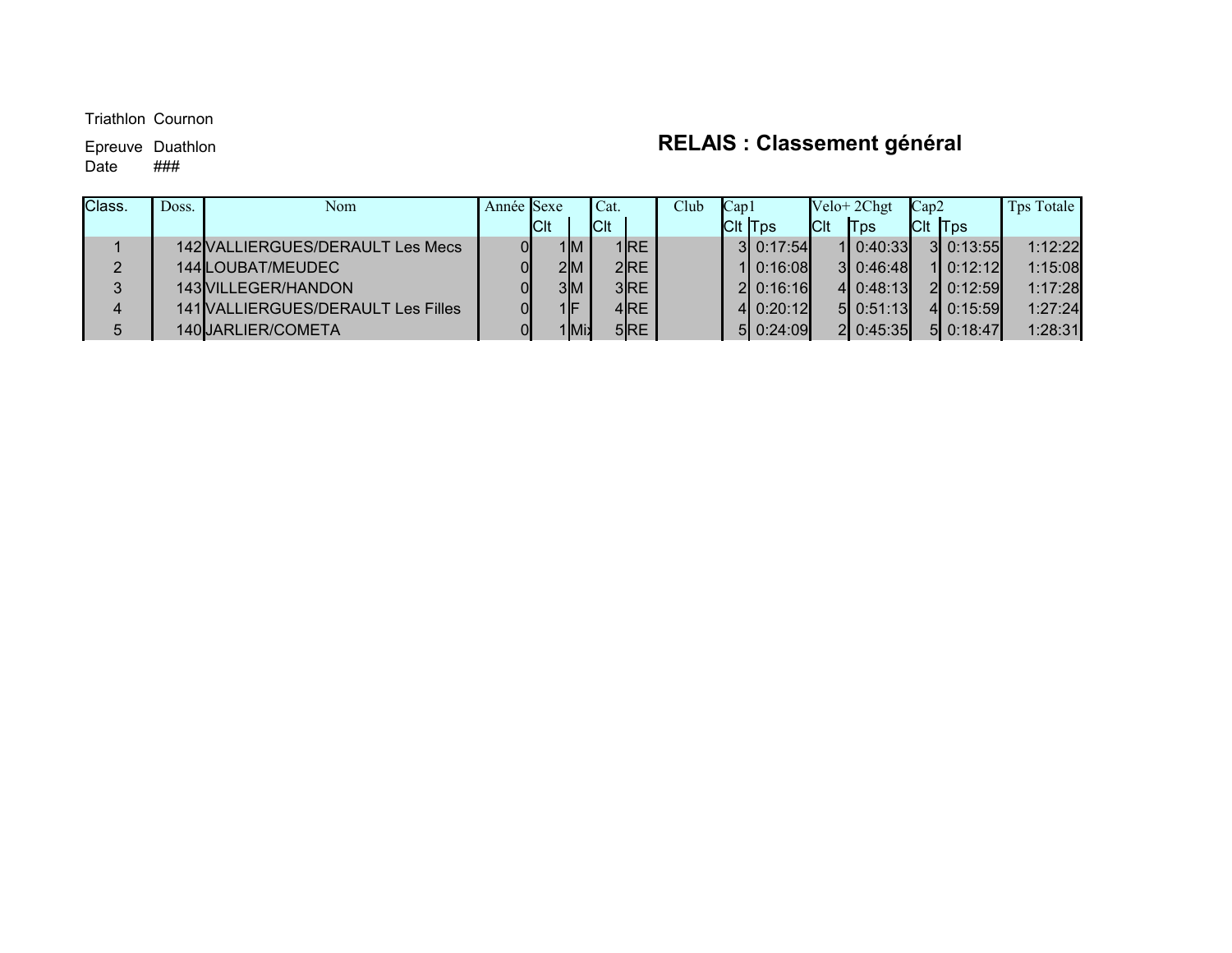Epreuve Découverte

### Date 31 August 2008 **DECOUVERTE : Classement général**

| Class.   | Doss. | Nom                     | Année Sexe | Cat.                                 |                  | Club                    | $\overline{\text{Nat} + \text{Chgt}}$ |         |                 | $Velo + Chgt$ | Cap             |            | Tps Totale |
|----------|-------|-------------------------|------------|--------------------------------------|------------------|-------------------------|---------------------------------------|---------|-----------------|---------------|-----------------|------------|------------|
|          |       |                         |            | Clt                                  | ICIt             |                         | Clt                                   | Tps     | <b>C</b> It     | <b>T</b> ps   | <b>C</b> lt     | Tps        |            |
|          |       | 210-DONNEES!B13         | 93         | 1M                                   | $1$ MI           | Montlucon Triathlon     |                                       | 0:05:30 | 3 <sup>l</sup>  | 0:15:41       |                 | 0:07:42    | 0:28:53    |
|          |       | 219 TOURNEMINE Paul     | 94         | 2 M                                  | $2$ MI           | <b>Billom Triathlon</b> | 6                                     | 0:07:16 | 4 <sup>1</sup>  | 0:16:04       |                 | 0:07:59    | 0:31:19    |
|          |       | 223 NAUDIN Julien       | 77         | 3M                                   | 1 <sub>SE</sub>  | Raid 18 Aventure        | 13                                    | 0:08:10 | $\overline{2}$  | 0:15:20       | 61              | 0:08:39    | 0:32:09    |
|          |       | 201BLANCHER Thierry     | 64         | 4M                                   | 1 <sub>NE</sub>  |                         | 17                                    | 0:08:58 |                 | 0:14:43       | 51              | 0:08:38    | 0:32:19    |
| 5        |       | 204 COUDERT Antoine     | 94         | 5M                                   | $3$ MI           |                         |                                       | 0:06:29 |                 | 13 0:18:06    |                 | 0:08:05    | 0:32:40    |
| $6 \mid$ |       | 216RAFFRAY Jerome       | 68         | 6M                                   | 2VE              |                         | 16                                    | 0:08:30 | 5 <sub>l</sub>  | 0:16:11       | 4               | 0:08:29    | 0:33:10    |
|          |       | 221 HARDOUIN Floreal    | 93         | 7M                                   | $4$ MI           | Montlucon Triathlon     | 12                                    | 0:08:04 | 6I              | 0:16:40       |                 | 0:08:46    | 0:33:30    |
| 8        |       | 212 ROWDO Philipe       | 64         | 8M                                   | 3 <sub>IVE</sub> |                         | 11                                    | 0:07:55 |                 | 0:16:49       | <b>20</b>       | 0:10:05    | 0:34:49    |
| 9        |       | 217 MOURLON Yannick     | 84         | 9M                                   | 2 <sub>SE</sub>  |                         |                                       | 0:07:43 | 14              | 0:18:12       | 14              | 0:09:35    | 0:35:30    |
| 10       |       | 213ROWDO Nicolas        | 91         | 10 <sub>IM</sub>                     | $1$ UU           |                         | 10 <sub>l</sub>                       | 0:07:53 | 15              | 0:18:23       | 17 <sup>1</sup> | 0:09:38    | 0:35:54    |
| 11       |       | 209 NEYRON Nicolas      | 77         | 11M                                  | 3SE              |                         | 19 <sup>l</sup>                       | 0:09:04 |                 | 10 0:17:36    | 8 <sup>l</sup>  | 0:09:21    | 0:36:01    |
| 12       |       | 207 MONTORIER J. Michel | 78         | 12M                                  | 4SE              |                         |                                       | 0:07:40 |                 | 16 0:19:04    |                 | 13 0:09:32 | 0:36:16    |
| 13       |       | 225 WALIGORA Rene       | 63         | 13M                                  | $5$ SE           |                         | 18                                    | 0:09:01 | 11              | 0:17:44       | 16 <sup>l</sup> | 0:09:36    | 0:36:21    |
| 14       |       | 205DUVAL Lilian         | 77         | $14$ M                               | $6$ SE           |                         | 22                                    | 0:09:45 | 91              | 0:17:26       | 9               | 0:09:23    | 0:36:34    |
| 15       |       | 202 CHAIZY Gabrielle    | 83         | $1$ <sup><math>\text{F}</math></sup> | 7SE              |                         |                                       | 0:06:40 |                 | 24 0:20:38    | 12 <sup>1</sup> | 0:09:31    | 0:36:49    |
| 16       |       | 208 MOUSSIER Jerome     | 84         | 15M                                  | 8SE              |                         | 26                                    | 0:10:50 | 8 <sup>l</sup>  | 0:17:02       | 11              | 0:09:29    | 0:37:21    |
| 17       |       | 229 LABONNE Romain      | 91         | $16$ M                               | $2$ UU           |                         |                                       | 0:06:50 | 25              | 0:21:16       | 10 <sup>l</sup> | 0:09:26    | 0:37:32    |
| 18       |       | 220 GIRAUD Anthony      | 94         | 17M                                  | $5$ MI           | <b>Billom Triathlon</b> | 14                                    | 0:08:13 |                 | 20 0:20:05    | 15              | 0:09:35    | 0:37:53    |
| 19       |       | 206 MESSELET Anais      | 93         | 2 F                                  | $6$ MI           | Triathlon 12            | 15 <sub>l</sub>                       | 0:08:26 |                 | 18 0:19:54    | 18 <sup>l</sup> | 0:09:42    | 0:38:02    |
| 20       |       | 227 MONTRONE Fabrice    | 89         | $18$ M                               | 3JU              |                         | 9                                     | 0:07:52 | 21              | 0:20:30       | 24              | 0:10:58    | 0:39:20    |
| 21       |       | 215 VIGNON Pascal       | 70         | 19M                                  | $9$ SE           |                         | 28                                    | 0:11:08 |                 | 12 0:18:04    | 21              | 0:10:11    | 0:39:23    |
| 22       |       | 203CARNUT Simon         | 80         | $20$ M                               | $10$ SE          |                         | 23                                    | 0:10:01 | 17 <sup>1</sup> | 0:19:20       | 23              | 0:10:58    | 0:40:19    |
| 23       |       | 224BOUSQUET J.Philippe  | 71         | $21$ M                               | $11$ SE          | <b>Vichy Triathlon</b>  | 20 <sub>l</sub>                       | 0:09:14 |                 | 23 0:20:38    |                 | 22 0:10:39 | 0:40:31    |
| 24       |       | 226 VERET Stephane      | 77         | 22M                                  | $12$ SE          |                         | 27                                    | 0:10:58 |                 | 19 0:19:58    |                 | 19 0:10:02 | 0:40:58    |
| 25       |       | 211 ROLAND Antoine      | 91         | 23M                                  | $4$ UU           |                         | 25                                    | 0:10:30 |                 | 22 0:20:37    | 27              | 0:11:31    | 0:42:38    |
| 26       |       | 230 LOMBARD Marion      | 94         | 3 F                                  | $7$ MI           |                         |                                       | 0:06:58 |                 | 28 0:24:18    | 26              | 0:11:24    | 0:42:40    |
| 27       |       | 222 DIDIER Guillaume    | 62         | $24$ M                               | 4VE              | <b>SA Thiers</b>        | 24                                    | 0:10:03 |                 | 26 0:22:16    |                 | 25 0:11:21 | 0:43:40    |
| 28       |       | 228 VERNET Emmanuelle   | 90         | 4F                                   | $5$ UU           |                         | 21                                    | 0:09:25 |                 | 29 0:24:45    |                 | 29 0:12:35 | 0:46:45    |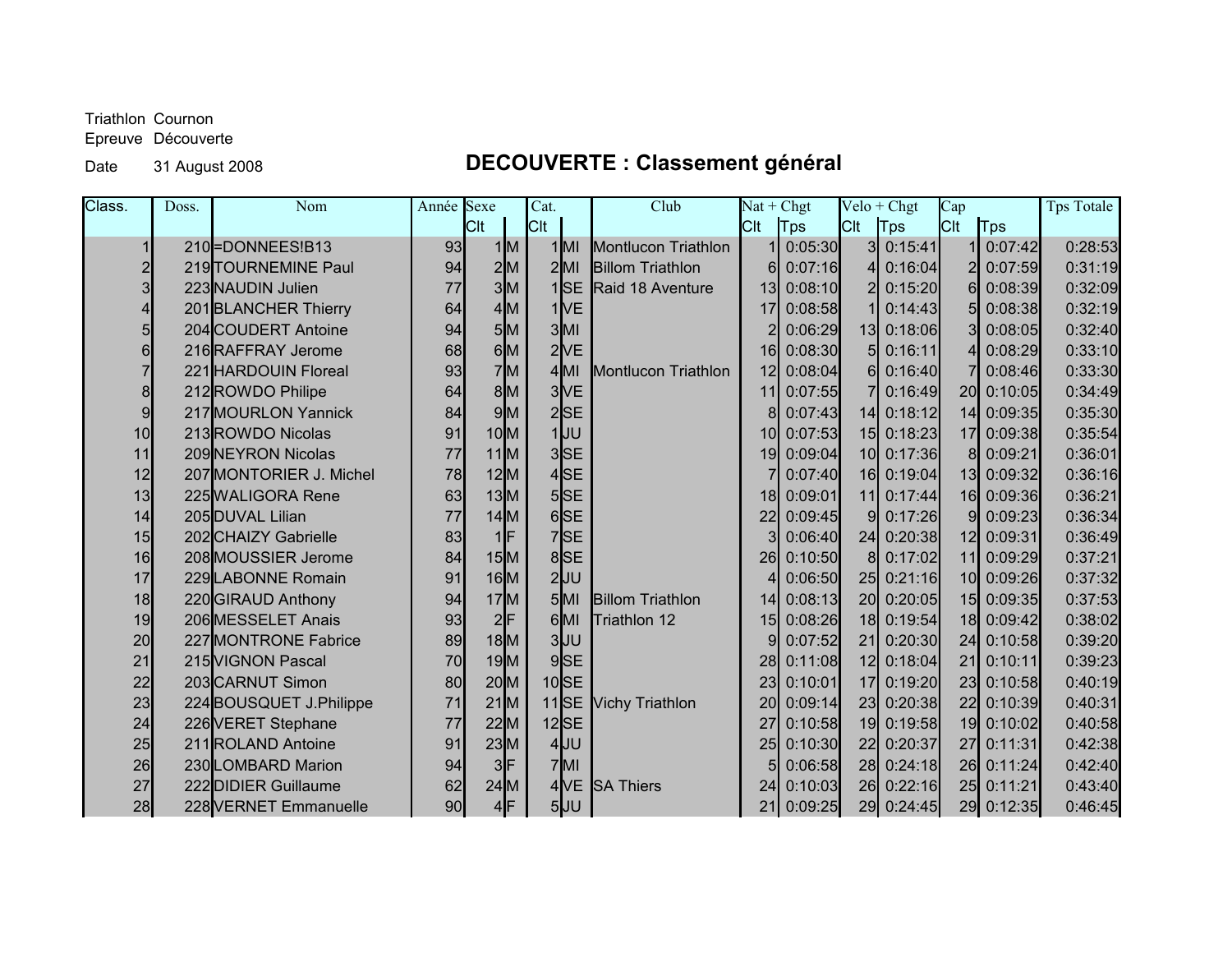| 29I         | 218GEROSSIER Lionel   | 76 <b> </b> | 25M    | $13$ SE | 29 0:11:09 27 0:23:45 28 0:12:10          |  |  | 0:47:04 |
|-------------|-----------------------|-------------|--------|---------|-------------------------------------------|--|--|---------|
| 30 <b> </b> | 214 VAURIS Christophe | 81          | $26$ M | $14$ SE | $30 0:11:40 $ $30 0:28:55 $ $30 0:13:10 $ |  |  | 0:53:45 |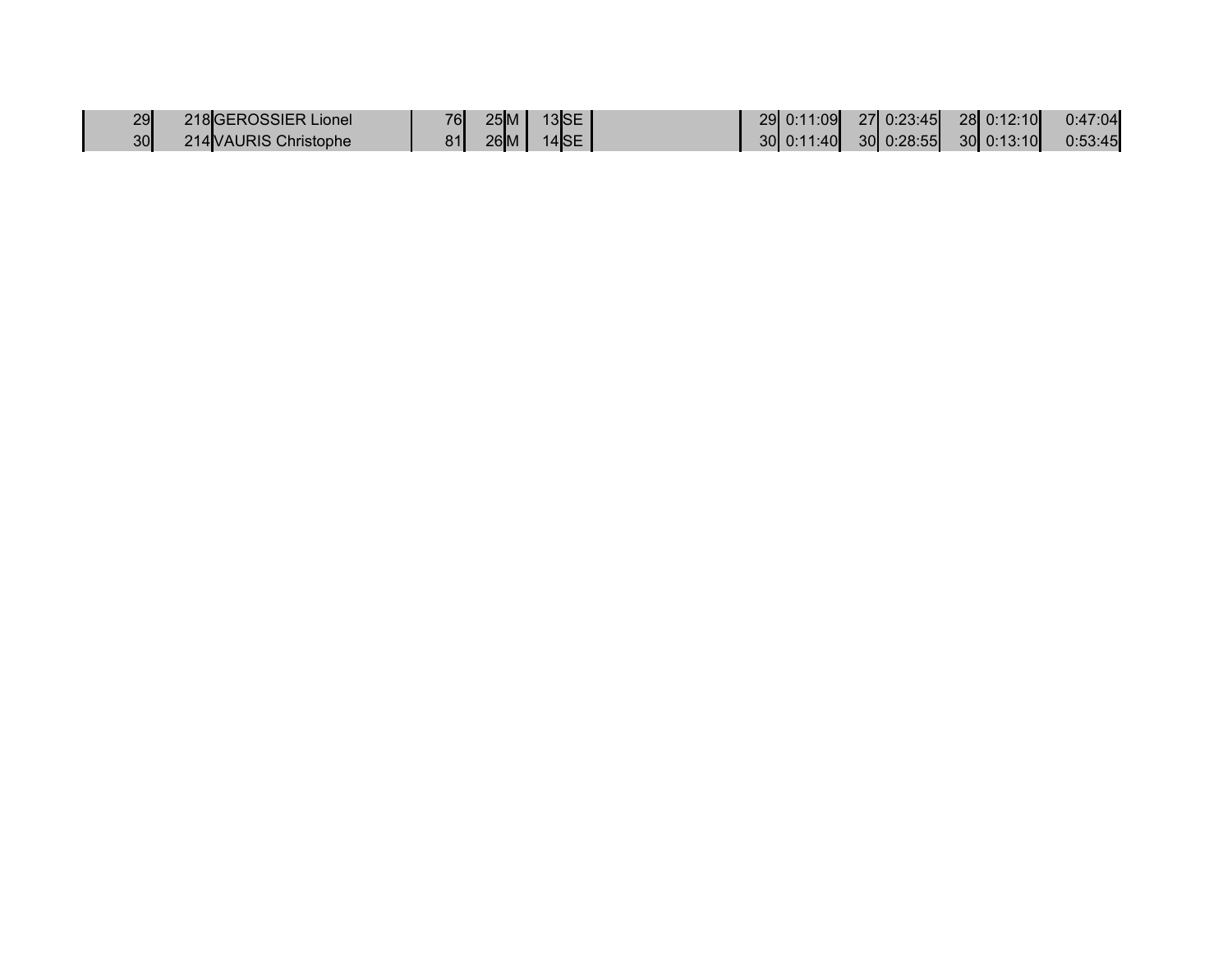Epreuve Sprint

### Date 31 August 2008 **SPRINT : Classement général**

| Class. | Doss. | Nom                       | Année Sexe |            | Cat.             | Club                            |           | $Nat + Chgt$ |                 | $Velo + Chgt$ | Cap            |            | <b>Tps Totale</b> |
|--------|-------|---------------------------|------------|------------|------------------|---------------------------------|-----------|--------------|-----------------|---------------|----------------|------------|-------------------|
|        |       |                           |            | <b>Cit</b> | Cit              |                                 | Clt       | Tps          | <b>C</b> It     | <b>T</b> ps   | CIt Tps        |            |                   |
|        |       | 10 BRINGER Patrick        | 73         | 1M         | $1$ $SE$         | Montluçon Triathlon             |           | 0:11:20      | 31              | 0:38:29       |                | 0:17:04    | 1:06:53           |
|        |       | 45 TOURETTE Adrien        | 91         | 2M         | 1 CA             | Montluçon Triathlon             |           | 0:10:38      |                 | 0:38:22       | 71             | 0:18:27    | 1:07:27           |
|        |       | 67 FLICK Remi             | 86         | 3M         | 2 <sub>SE</sub>  | Montluçon Triathlon             |           | 0:11:33      | 61              | 0:39:44       | 51             | 0:17:52    | 1:09:09           |
|        |       | 73BOURSEAUX Yannick       | 75         | 4M         | 3S <sub>E</sub>  | Montluçon Triathlon             | 22        | 0:13:58      |                 | 0:37:54       | $\overline{4}$ | 0:17:39    | 1:09:31           |
|        |       | 50 GROUHEL Jeremy         | 86         | 5M         | 4SE              | <b>Tri Sud 18</b>               |           | 0:11:43      | 51              | 0:39:35       |                | 17 0:19:38 | 1:10:56           |
|        |       | 63 VIGNARD Thomas         | 89         | 6M         | $1$ UU           | <b>Brive Limousin Triathlon</b> |           | 0:11:37      | 9               | 0:40:26       |                | 14 0:19:11 | 1:11:14           |
|        |       | 47 AUCOUTURIER Julien     | 81         | 7M         | 5SSE             | <b>Clermont Triathlon</b>       | 15        | 0:13:20      | 11              | 0:40:32       | 3 <sup>l</sup> | 0:17:29    | 1:11:21           |
| 8      |       | 49 FAYARD Benjamin        | 73         | 8M         | $6$ SE           | <b>Billom Triathlon</b>         | 13        | 0:12:52      |                 | 0:39:53       |                | 16 0:19:22 | 1:12:07           |
| 9      |       | 27 HUARD Dimitri          | 81         | 9M         | 7 <sub>SE</sub>  | lndiv.                          | 18        | 0:13:37      | 10 <sup>l</sup> | 0:40:27       | 61             | 0:18:11    | 1:12:15           |
| 10     |       | 62 TOMASZEWSKI Boris      | 78         | $10$ M     | 8SE              | <b>Brive Limousin Triathlon</b> |           | 0:11:30      | 18              | 0:42:11       |                | 10 0:18:40 | 1:12:21           |
| 11     |       | 14 CERATTA Anthony        | 91         | 11M        | 2 <sub>CA</sub>  | <b>Billom Triathlon</b>         |           | 0:12:24      | 14              | 0:41:31       |                | 15 0:19:13 | 1:13:08           |
| 12     |       | 5TAUSSAT Serge            | 66         | 12M        | 1IVE             | <b>Clermont Triathlon</b>       | <b>20</b> | 0:13:48      | 12 <sub>l</sub> | 0:40:48       |                | 11 0:18:50 | 1:13:26           |
| 13     |       | 41 RODARIE Bertrand       | 81         | 13M        | 9S <sub>E</sub>  | <b>Clermont Triathlon</b>       | 28        | 0:15:06      | $\Delta$        | 0:39:17       |                | 13 0:19:04 | 1:13:27           |
| 14     |       | 48 BENOIT Jerome          | 77         | $14$ M     | $10$ SE          | Puissance 3 Cournon             | 29        | 0:15:12      | 81              | 0:39:54       |                | 12 0:18:56 | 1:14:02           |
| 15     |       | 40 RIVET Guillaume        | 70         | 15M        | $11$ $SE$        | <b>Valence Tri</b>              | 11        | 0:12:45      | 13 <sup>l</sup> | 0:41:26       |                | 23 0:20:15 | 1:14:26           |
| 16     |       | 16 CHAGNON Pauline        | 84         | 1lF        | $12$ SE          | <b>Clermont Triathlon</b>       | 14        | 0:12:56      | 15 <sub>l</sub> | 0:41:32       |                | 21 0:20:12 | 1:14:40           |
| 17     |       | 35 MORESCO Eric           | 70         | $16$ M     | 13SE             | <b>Billom Triathlon</b>         | 12        | 0:12:49      | <b>20</b>       | 0:42:28       |                | 22 0:20:13 | 1:15:30           |
| 18     |       | 26 HECQUET Stephane       | 86         | 17M        | $14$ SE          | Puissance 3 Cournon             | 21        | 0:13:57      | 24              | 0:43:40       | 9              | 0:18:35    | 1:16:12           |
| 19     |       | 22 FEREYROLLES Mickael    | 83         | $18$ M     | $15$ SE          | <b>Clermont Triathlon</b>       | 25        | 0:14:36      | 16 <sup>l</sup> | 0:41:33       |                | 31 0:20:57 | 1:17:06           |
| 20     |       | 52REBEYROLE Jean Franc    | 66         | 19M        | 2VE              | Limoges Triathlon               |           | 0:12:38      | 23              | 0:43:37       |                | 33 0:21:23 | 1:17:38           |
| 21     |       | 18CROUZOULOU Raoul        | 66         | $20$ M     | 3 <sub>IVE</sub> | Le Puy en Velay Triathlon       | 41        | 0:16:20      | 17              | 0:41:35       |                | 18 0:19:57 | 1:17:52           |
| 22     |       | 11 AUFSCHNEIDER Eric      | 64         | $21$ M     | 4NE              | Tri La Grande Motte             | 19        | 0:13:40      | 28              | 0:44:15       |                | 26 0:20:32 | 1:18:27           |
| 23     |       | 20 DUBLANCHET Regis       | 91         | 22M        | 3 <sub>CA</sub>  | <b>Billom Triathlon</b>         | 16        | 0:13:27      | 19              | 0:42:27       |                | 44 0:22:48 | 1:18:42           |
| 24     |       | <b>15</b> CERATTA Olivier | 62         | 23M        | 5 <sub>IVE</sub> | <b>Billom Triathlon</b>         | 33I       | 0:15:22      | 25 <sub>l</sub> | 0:43:43       |                | 19 0:20:07 | 1:19:12           |
| 25     |       | 38 PETRE Cyril            | 77         | $24$ M     | $16$ SE          | Lempdes Triathon                | 17        | 0:13:31      | 29              | 0:44:19       |                | 38 0:21:54 | 1:19:44           |
| 26     |       | 68 DUCHAMPT Lea           | 91         | 2 F        | 4 <sub>CA</sub>  | <b>Brive Limousin Triathlon</b> |           | 0:11:27      | 26              | 0:44:03       |                | 55 0:24:19 | 1:19:49           |
| 27     |       | 57 MONNERIE David         | 72         | 25M        | 17 <sub>SE</sub> | Limoges Triathlon               | 35        | 0:15:44      | 21              | 0:42:33       |                | 37 0:21:54 | 1:20:11           |
| 28     |       | 4GRANIER Thierry          | 74         | $26$ M     | $18$ SE          | <b>Billom Triathlon</b>         | 59        | 0:20:00      | 22              | 0:42:56       |                | 2 0:17:23  | 1:20:19           |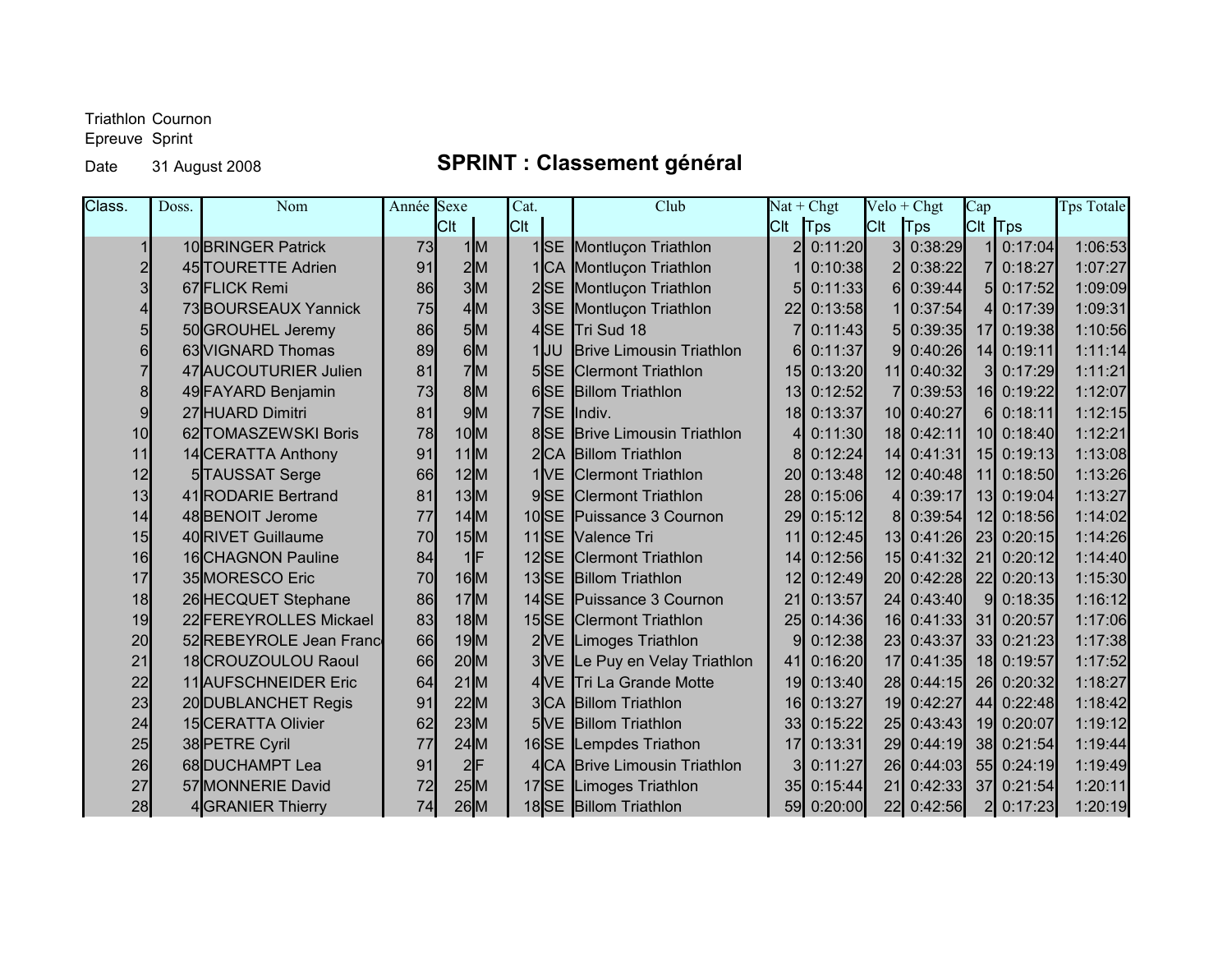| 29 | 3CORNET Gilles           | 67              | 27M     |                      | 6 VE Langogne Triathlon       | 38 <sub>l</sub> | 0:16:18    | 26              | 0:44:03    |             | 24 0:20:20 | 1:20:41 |
|----|--------------------------|-----------------|---------|----------------------|-------------------------------|-----------------|------------|-----------------|------------|-------------|------------|---------|
| 30 | 1 <b>BERLIER Pierre</b>  | 51              | 28M     |                      | 7VE ASMSE Tri 42              | 31I             | 0:15:15    | 31              | 0:45:06    |             | 27 0:20:35 | 1:20:56 |
| 31 | 13 BRIDIER Felicie       | 78              | $3$ F   |                      | 19SE Bourges Triathlon        | 27              | 0:14:49    | 35              | 0:45:32    |             | 28 0:20:40 | 1:21:01 |
| 32 | 56 PEDOUX Sylvain        | 78              | 29M     |                      | 20SE Vichy Triathlon          | <b>26</b>       | 0:14:45    | 36              | 0:45:35    |             | 32 0:21:02 | 1:21:22 |
| 33 | 66 DUGOUJON Philippe     | 55              | 30M     |                      | 8 VE VS Bergerac Triathlon    | 30 <sup>l</sup> | 0:15:14    | 32 <sub>l</sub> | 0:45:07    |             | 39 0:22:01 | 1:22:22 |
| 34 | 28 IMBERT Jean luc       | 65              | $31$ M  |                      | 9VE Le Puy en Velay Triathlon | 41              | 0:16:20    | 34              | 0:45:24    |             | 30 0:20:57 | 1:22:41 |
| 35 | 42 TABARANT Bastien      | 87              | 32M     |                      | 21SE Lempdes Triathon         | 10 <sup>1</sup> | 0:12:40    | 44              | 0:47:15    |             | 46 0:23:11 | 1:23:06 |
| 36 | 60 MARQUET Christophe    | 67              | 33M     | $22$ SE              |                               | 55              | 0:19:00    | 30 <sup>l</sup> | 0:44:37    |             | 25 0:20:28 | 1:24:05 |
| 37 | 32LIOTARD Serge          | 55              | $34$ M  |                      | 10 VE Montluçon Triathlon     | 45              | 0:16:51    | 39              | 0:46:20    |             | 29 0:20:55 | 1:24:06 |
| 38 | 46 ASTIC Didier          | 64              | 35M     |                      | 11 VE Clermont Triathlon      | 43              | 0:16:22    | 40              | 0:46:28    |             | 36 0:21:43 | 1:24:33 |
| 39 | 37ORENGO Richard         | 76              | $36$ M  |                      | 23SE Aix Savoie Triathlon     | <b>36</b>       | 0:16:06    | 37              | 0:46:19    |             | 43 0:22:46 | 1:25:11 |
| 40 | 54BORDAS Yvan            | 70              | 37M     | $24$ SE              |                               | 32 <sub>l</sub> | 0:15:17    | 46              | 0:47:40    |             | 47 0:23:13 | 1:26:10 |
| 41 | 58 FLAMANT Thibaut       | 82              | $38$ M  | $25$ SE              |                               | 47              | 0:17:54    | 43              | 0:47:12    |             | 34 0:21:35 | 1:26:41 |
| 42 | 25GOIGOUX Frank          | 71              | 39M     |                      | 26SE Lempdes Triathon         | 38 <sup>l</sup> | 0:16:18    | 42              | 0:46:49    |             | 52 0:23:59 | 1:27:06 |
| 43 | 17 CLAIR Leonela         | 87              | $4$ F   | $27$ SE              | Dijon Triathlon               | 49              | 0:17:59    | 33 <sup>1</sup> | 0:45:23    |             | 59 0:24:33 | 1:27:55 |
| 44 | 29JOFROIX Laurent        | 72              | 40M     | $28$ SE              | <b>Clermont Triathlon</b>     | 37              | 0:16:14    |                 | 49 0:48:09 |             | 50 0:23:51 | 1:28:14 |
| 45 | 70 FILLION Mathieu       | 79              | $41$ M  | $29$ SE              |                               | 54              | 0:18:57    | 41              | 0:46:45    |             | 42 0:22:39 | 1:28:21 |
| 46 | 30 LANGLAIS Julien       | 79              | 42M     |                      | 30SE Clermont Triathlon       | 56              | 0:19:02    | 48              | 0:47:49    |             | 35 0:21:41 | 1:28:32 |
| 47 | 51 PINON Vincent         | 68              | $43$ M  | $12$ <sup>VE</sup>   |                               | 44              | 0:16:50    | <b>56</b>       | 0:49:38    |             | 45 0:23:08 | 1:29:36 |
| 48 | 43 TABARANT Christine    | 69              | $5$ F   |                      | 31SE Clermont Triathlon       | 23 <sub>l</sub> | 0:14:22    | 58              | 0:51:09    |             | 53 0:24:11 | 1:29:42 |
| 49 | 59 REBOUL Daniel         | 57              | 44M     | 13 <sub>NE</sub> MMT |                               | 47              | 0:17:54    | 53              | 0:48:55    |             | 48 0:23:23 | 1:30:12 |
| 50 | 44 VAYSSIERE Lucien      | 44              | 45M     |                      | 14 VE J.S.ANGONMOSINE         | 38 <sup>l</sup> | 0:16:18    | 45              | 0:47:30    |             | 64 0:26:33 | 1:30:21 |
| 51 | 31 LAURADOUX Emmanuell   | 80 <sub>l</sub> | $6$ F   | 32SE                 |                               | 24              | 0:14:27    | 60              | 0:52:13    |             | 51 0:23:51 | 1:30:31 |
| 52 | 75 DUMAS Gilles          | 67              | 46M     | $15$ <sup>VE</sup>   |                               | 61              | 0:20:30    | 37              | 0:46:19    |             | 54 0:24:16 | 1:31:05 |
| 53 | 65De BEJARRY Ghislain    | 69              | 47M     | 33SE                 | Puissance 3 Cournon           | 53              | 0:18:36    | 52              | 0:48:51    | 49          | 0:23:50    | 1:31:17 |
| 54 | 55 MOURLON Yannick       | 84              | $48$ M  |                      | 34SE ASAV Triathlon           | 501             | 0:18:09    | 54              | 0:49:01    | 60 <b>I</b> | 0:25:08    | 1:32:18 |
| 55 | 24 GARCIA Bernard        | 57              | 49M     | $16$ <sup>VE</sup>   |                               | 65              | 0:22:30    | 55              | 0:49:30    | 41          | 0:22:19    | 1:34:19 |
| 56 | 19 DERAULT Philippe      | 72              | 50M     | $35$ SE              |                               | 50              | 0:18:09    | 61              | 0:52:17    |             | 57 0:24:32 | 1:34:58 |
| 57 | 76BELOT Jean-Marc        | 62              | $51$ M  | $17$ <sup>VE</sup>   |                               | 64I             | 0:22:20    | <b>50</b>       | 0:48:16    |             | 56 0:24:23 | 1:34:59 |
| 58 | 69 DUTOUR Francois-Marie | 77              | 52M     | 36SE                 |                               | 52 <sub>l</sub> | 0:18:32    | 65I             | 0:56:54    |             | 20 0:20:08 | 1:35:34 |
| 59 | 77ROUSSET Alain          | 62              | 53M     | $18$ <sup>VE</sup>   |                               | 67I             | 0:28:28    | 51              | 0:48:49    |             | 8 0:18:33  | 1:35:50 |
| 60 | 39 POULOSSIER Jean Franc | 65              | 54M     | $19$ <sup>VE</sup>   |                               | 60I             | 0:20:24    | 57              | 0:50:50    |             | 61 0:25:19 | 1:36:33 |
| 61 | 23 FORICHON Caroline     | 81              | $7$ $F$ | 37SE                 |                               |                 | 0:19:17    | 59              | 0:51:48    |             | 63 0:26:24 | 1:37:29 |
| 62 | 34 LOCHKOVITCH Karine    | 71              | 8F      | 38SE                 | Lempdes Triathon              | 46I             | 0:17:31    | 63I             | 0:55:07    |             | 62 0:26:13 | 1:38:51 |
| 63 | 71 BIHL Alexandre        | 91              | $55$ M  | 5CA                  |                               |                 | 62 0:21:17 |                 | 64 0:55:57 |             | 40 0:22:14 | 1:39:28 |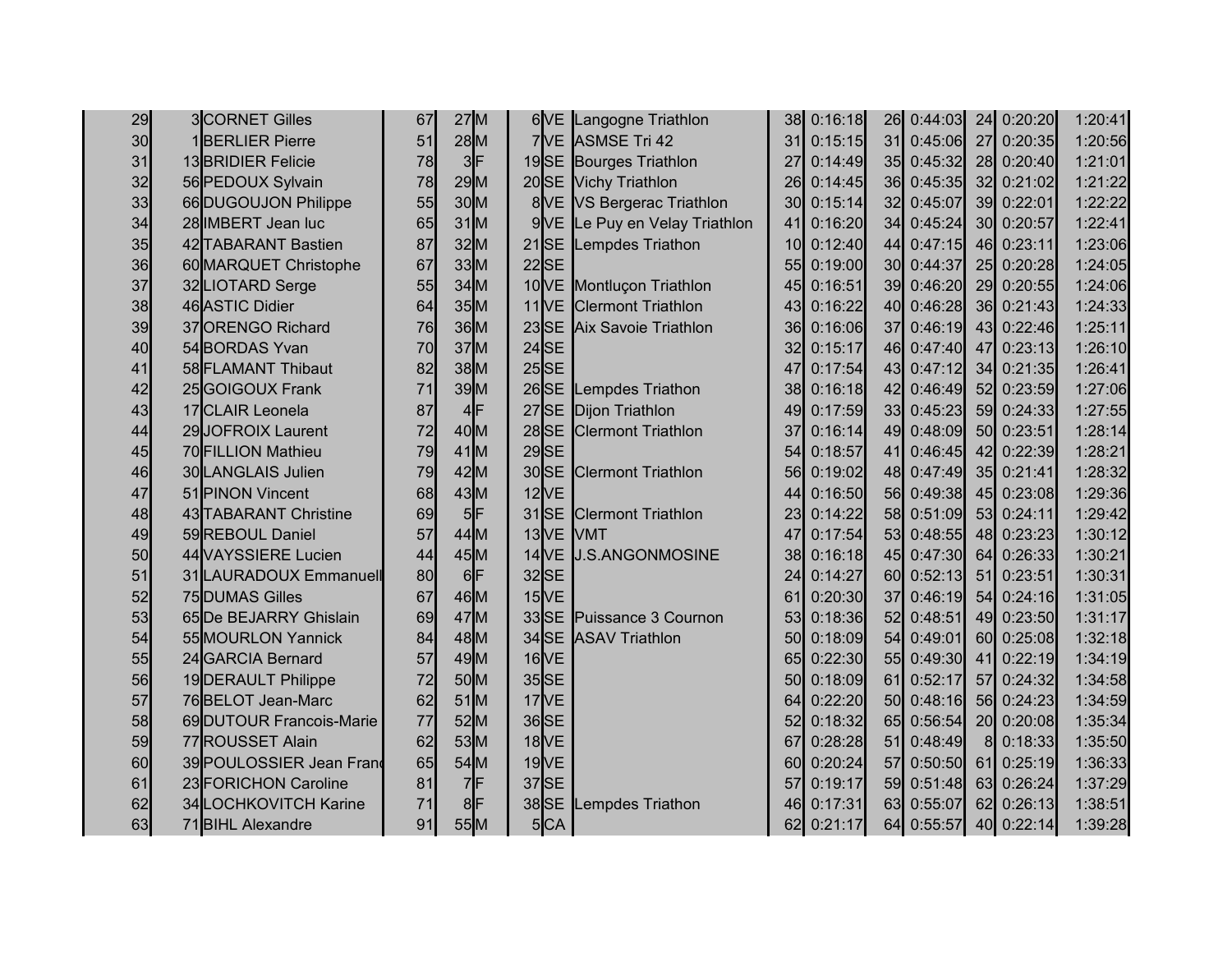|            | 64 | 21 ERIGNAC Louise    | 92 |        | $9$ F |         | 6CA Clermont Triathlon | 34 0:15:24   | 66 0:57:22 66 0:29:57 |            | 1:42:43 |
|------------|----|----------------------|----|--------|-------|---------|------------------------|--------------|-----------------------|------------|---------|
|            | 65 | 72 DESVERNOIS Victor | 91 |        | 56M   | 7 CA    |                        | 58 0:19:31   | 62 0:54:01            | 67 0:30:38 | 1:44:10 |
|            | 66 | 36 OBEROLZER Ludovic | 79 |        | 57M   | $39$ SE |                        | 68 0:33:15   | 47 0:47:41            | 57 0:24:32 | 1:45:28 |
|            | 67 | 61 DESNIER Thomas    | 77 | $58$ M |       | $40$ SE |                        | $63$ 0:22:18 | 67 1:00:08 65 0:26:38 |            | 1:49:04 |
|            | 68 | 74 D'ANGELO Cyril    | 85 |        | 59M   | $41$ SE |                        | 66 0:24:51   | 68 1:17:23            | 68 0:35:05 | 2:17:19 |
| <b>ABD</b> |    | 64 BAYLET Christophe | 65 |        | M     |         | VE ACJAR               |              |                       |            |         |
| NC         |    | 53 MORLEC J. Pierre  | 56 |        | M     |         | VE Billom Triathlon    |              |                       |            |         |
|            |    |                      |    |        |       |         |                        |              |                       |            |         |
|            |    |                      |    |        |       |         |                        |              |                       |            |         |
|            |    |                      |    |        |       |         |                        |              |                       |            |         |
|            |    |                      |    |        |       |         |                        |              |                       |            |         |
|            |    |                      |    |        |       |         |                        |              |                       |            |         |
|            |    |                      |    |        |       |         |                        |              |                       |            |         |
|            |    |                      |    |        |       |         |                        |              |                       |            |         |
|            |    |                      |    |        |       |         |                        |              |                       |            |         |
|            |    |                      |    |        |       |         |                        |              |                       |            |         |
|            |    |                      |    |        |       |         |                        |              |                       |            |         |
|            |    |                      |    |        |       |         |                        |              |                       |            |         |
|            |    |                      |    |        |       |         |                        |              |                       |            |         |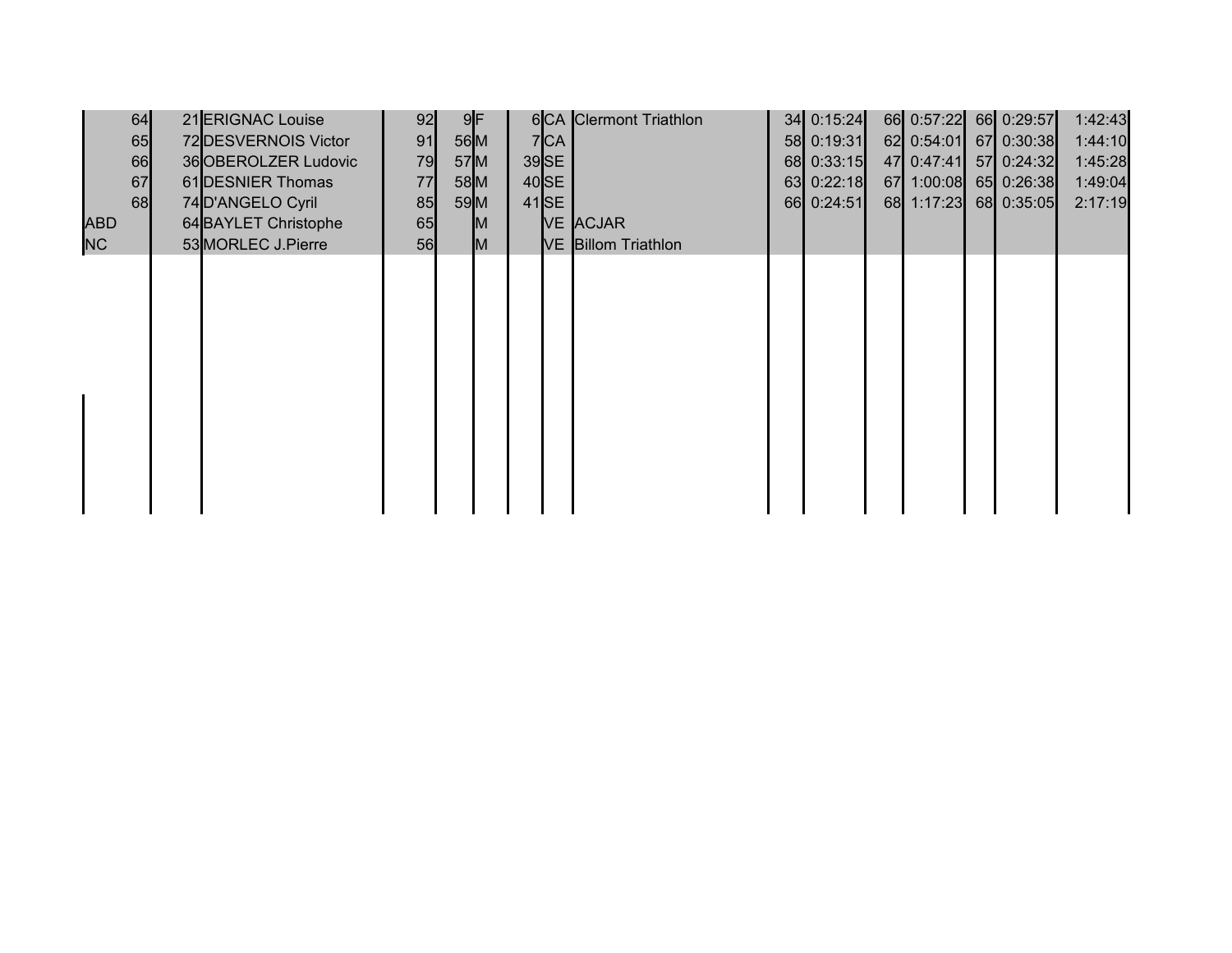## Triathlon Cournon<br>Epreuve Combiné

Date ###

#### Epreuve Combiné **COMBINE : Classement général**

|        |       |                        |       |             |               |                   |                             |                 |              |                 | <b>Triathlon</b> |                 |         |                       |            | <b>Dua</b> |
|--------|-------|------------------------|-------|-------------|---------------|-------------------|-----------------------------|-----------------|--------------|-----------------|------------------|-----------------|---------|-----------------------|------------|------------|
| Class. | Doss. | Nom                    | Année | Sexe        |               | Cat.              | Club                        |                 |              |                 |                  |                 |         |                       |            |            |
|        |       |                        |       |             |               |                   |                             |                 | $Nat + Chgt$ |                 | $Velo + Chgt$    | Cap             |         | Tps Totale <b>Cap</b> |            | Velo       |
|        |       |                        |       | <b>ICIt</b> |               | C t               |                             | Clt             | <b>T</b> ps  | $ $ Clt         | <b>T</b> ps      | <b>C</b> It     | Tps     |                       | <b>Tps</b> | Tps        |
|        |       | 5TAUSSAT Serge         | 66    |             | 12 <b>I</b> M | 2 <sub>IVE</sub>  | <b>I</b> Clermont Triathlon | 21              | 0:13:48      | 12              | 0:40:48          | 11 <sup>1</sup> | 0:18:50 | 1:13:26               | 0:16:32    | 0:42:27    |
|        |       | 4 GRANIER Thierry      | 74    |             | 26M           | 17 <sub>ISE</sub> | <b>Billom Triathlon</b>     | 59              | 0:20:00      | 22 <sup>1</sup> | 0:42:56          | $2\mathsf{I}$   | 0:17:23 | 1:20:19               | 0:14:44    | 0:42:19    |
|        |       | <b>3ICORNET Gilles</b> | 67    |             | 27M           | 7IVE              | Langogne Triathlon          | 38 <sub>l</sub> | 0:16:18      | 26I             | 0:44:03          | 24              | 0:20:20 | 1:20:41               | 0:17:14    | 0:45:04    |
|        |       | <b>1BERLIER Pierre</b> | 51    |             | 28M           | 8IVE              | <b>IASMSE Tri 42</b>        |                 | 0:11:15      | <b>66</b>       | 0:59:06          | <b>27</b>       | 0:20:35 | 1:30:56               | 0:18:37    | 0:47:21    |
|        |       |                        |       |             |               |                   |                             |                 |              |                 |                  |                 |         |                       |            |            |